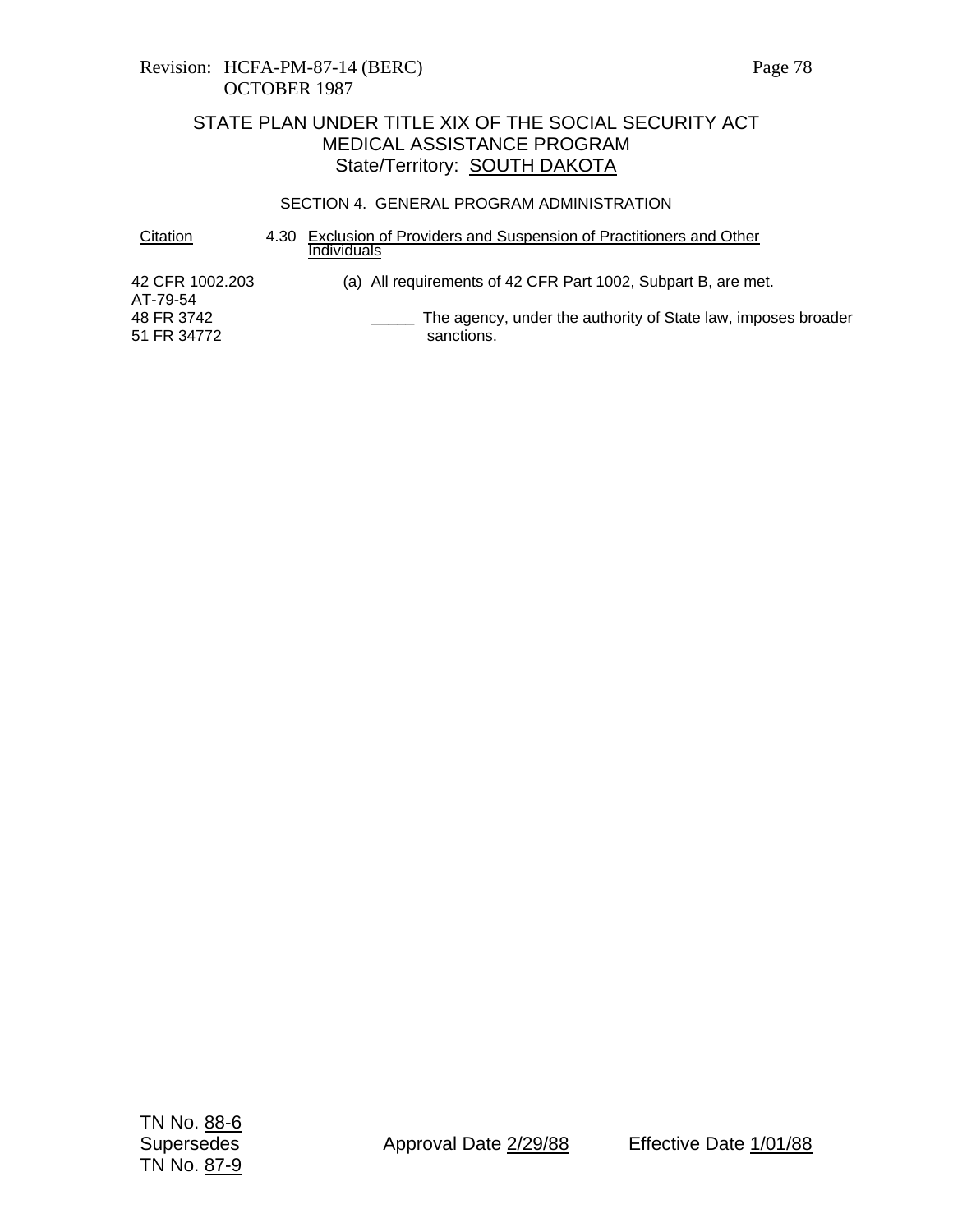### Revision: HCFA-PM-87-14 (BERC) Page 78a OCTOBER 1987

# STATE PLAN UNDER TITLE XIX OF THE SOCIAL SECURITY ACT MEDICAL ASSISTANCE PROGRAM State/Territory: SOUTH DAKOTA

#### SECTION 4. GENERAL PROGRAM ADMINISTRATION

| Citation                        | 4.30 | <b>Exclusion of Providers and Suspension of Practitioners and Other</b><br>Individuals (continued)                                                                                                                                                             |  |  |  |  |  |
|---------------------------------|------|----------------------------------------------------------------------------------------------------------------------------------------------------------------------------------------------------------------------------------------------------------------|--|--|--|--|--|
| Section $1902(p)$ of the<br>Act |      | (b) The Medicaid agency meets the requirements of:                                                                                                                                                                                                             |  |  |  |  |  |
| P.L. 100-93 (section 7)         |      | $(1)$ Section 1902(p) of the Act by excluding from participation                                                                                                                                                                                               |  |  |  |  |  |
|                                 |      | (A) At the State's discretion, any individual or entity for any<br>reason for which the Secretary could exclude the<br>individual or entity from participation in a program under<br>title XVIII in accordance with sections 1128, 1128A, or<br>$1866(b)(2)$ . |  |  |  |  |  |
|                                 |      | (B) Any HMO (as defined in section 1903(m) of the Act) or<br>an entity furnishing services under a waiver approved<br>under section $1915(b)(1)$ of the Act, that                                                                                              |  |  |  |  |  |
|                                 |      | Could be excluded under section 1128(b)(8)<br>i.<br>relating to owners and managing employees who<br>have been convicted of certain crimes or received<br>other sanctions, or                                                                                  |  |  |  |  |  |
|                                 |      | Has, directly or indirectly, a substantial contractual<br>н.                                                                                                                                                                                                   |  |  |  |  |  |

relationship (as defined by the Secretary) with an individual or entity that is described in section  $1128(b)(8)(B)$  of the Act.